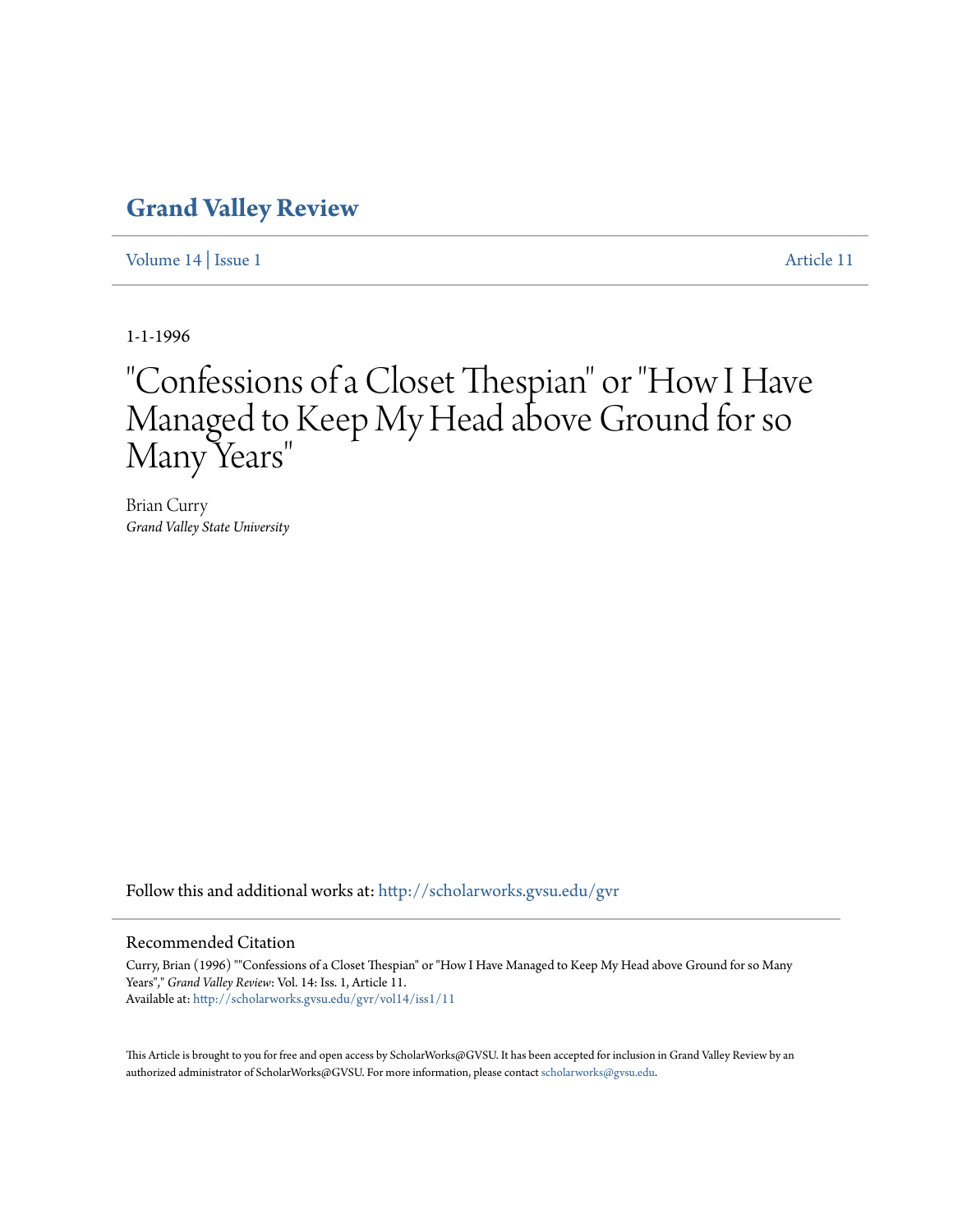## **CONFESSIONS OF A CLOSET THESPIAN or**

## **HOW I HAVE MANAGED TO KEEP MY HEAD ABOVE GROUND FOR SO MANY YEARS**

#### *Brian Curry*

"I could have been a judge, but I never had the Latin for the Judging-never had enough to pass the rigorous judging exams. So I became a miner .... " These were the immortal words of E. L. Wisty, the late Peter Cooke's alter ego on B.B.C. television for many years and on Broadway in Beyond the Fringe and Good Evening. For years I empathized with Wisty because I always wanted to be one of the Angry Young Men of British Theatre, alongside Alan Bates, Albert Finney, Peter O'Toole and Richard Harris, but I never believed I had the talent for acting-never had enough to pass the rigorous acting exams. I was also ten years too young. However, unlike Wistey, I did not become a coal miner as an easier option than facing the rigours of my dreamed-of profession.

I worked in amateur and semi-professional theatre from the age of ten with two other future thespians. We started as Titania's elves in A Midsummer Night's Dream. One of my friends went to the Royal Academy of Dramatic Art and the other to the Drama Department at the University of Hull, while I, believing I had limitations, went to St. Luke's Teacher Training College at Exeter University. Five years after graduation, neither of my friends was on the boards: one was working front of house, and the other was working as a stage manager. Twenty-five years after graduation, one has his own computer company, and the other works for him. I am the only one who has been and still is paid to perform.

At colleges with a reputation for good teaching, we teachers put on a series of one-act plays in two fourteen-week seasons. Like acting, teaching is a craft that has to be worked at continually. Lines have to be learned and, more importantly, understood. The first edition of the script I use was written by Henry Gray in 1858, and was based on the original ideas of Galen, da Vinci and Vesalius. It has been rewritten many times since then by the leading anatomists of the twentieth century. But as much as we follow a script, we are also involved in improvisational theatre. We have to be able to respond to the questions, the mood, and the background of the audience and alter the performance accordingly.

Why is one's performance so important? Because the quality of the performance determines the relationship that is developed with the audience, and that relationship determines the degree to which the audience pays attention to the words. This is especially true when the audience is in the theatre somewhat reluctantly, like those students who want to enter a health care profession but are upset to find that they